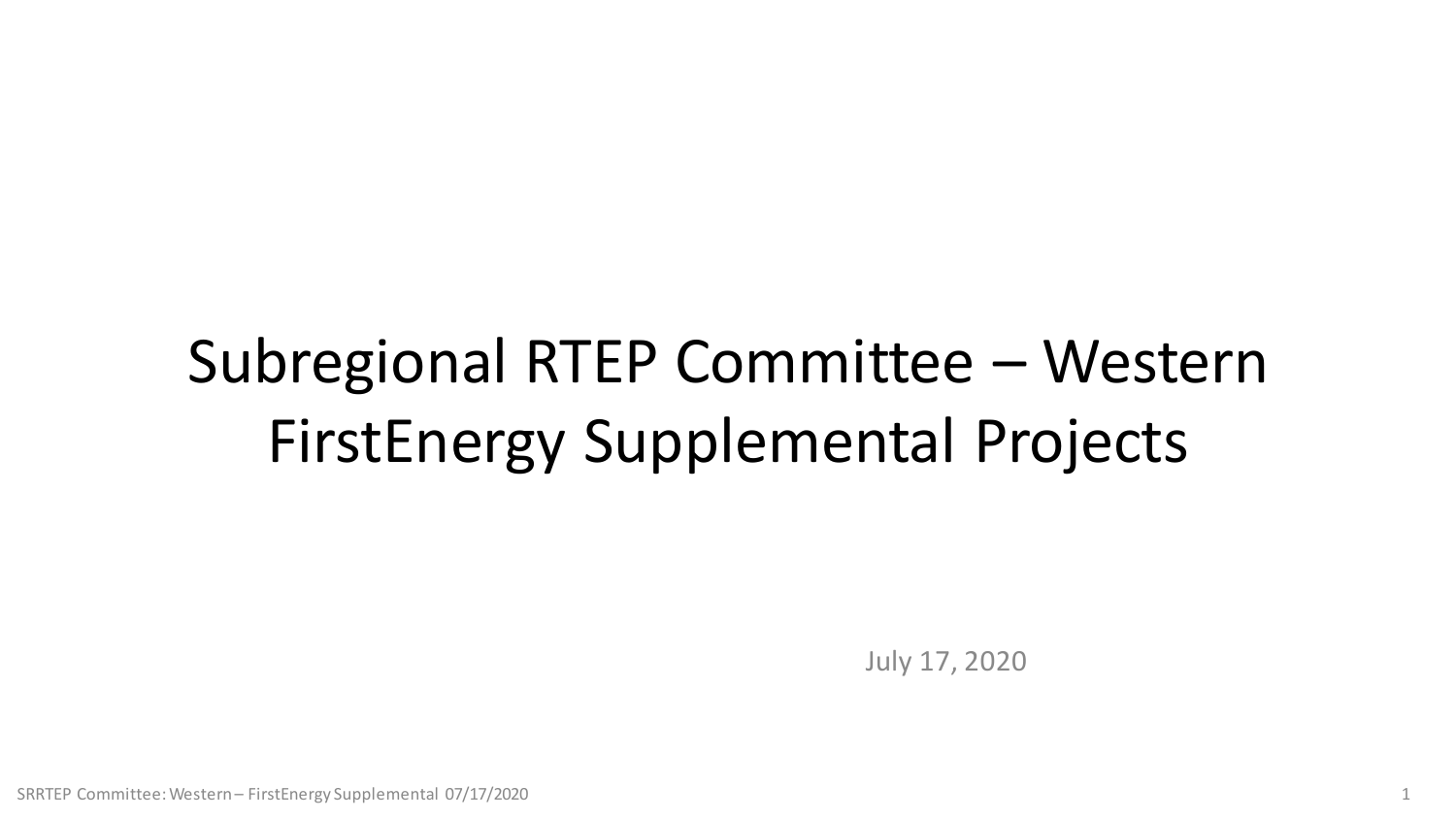## Solutions

Stakeholders must submit any comments within 10 days of this meeting in order to provide time necessary to consider these comments prior to the next phase of the M-3 process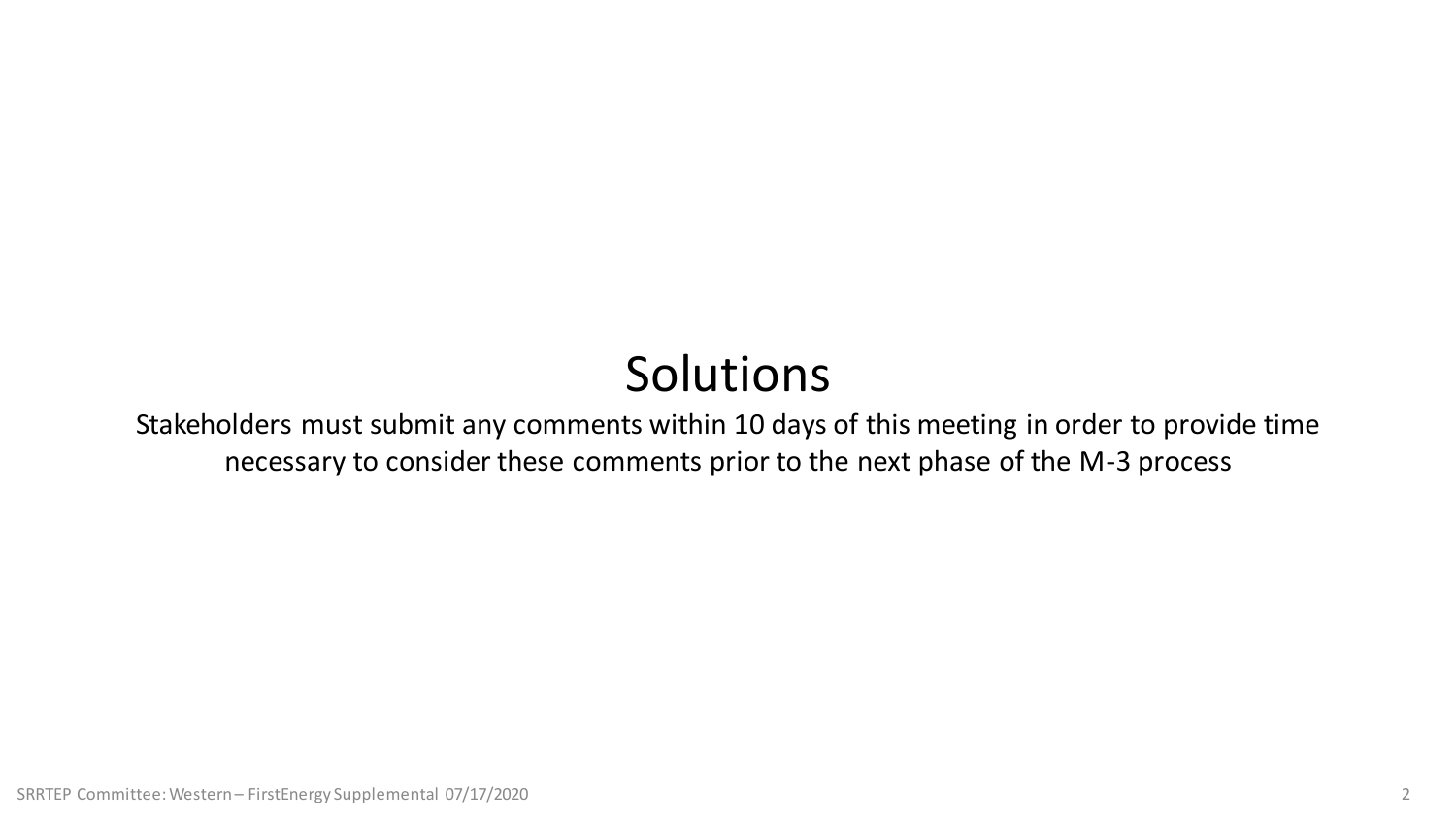

| <b>Need Number:</b>       | ATSI-2020-007             |
|---------------------------|---------------------------|
| <b>Process Stage:</b>     | <b>Solution Meeting</b>   |
| <b>Solutions Meeting:</b> | 07/17/2020                |
| <b>Process Stage:</b>     | Need Meeting - 05/22/2020 |

#### **Supplemental Project Driver(s):**

*Operational Flexibility and Efficiency Equipment Material Condition, Performance and Risk Infrastructure Resilience*

#### **Specific Assumption Reference(s):**

#### **Global Considerations**

- System reliability and performance
- **EXECT** Load at risk in planning and operational scenarios

#### **Substation Condition Rebuild/Replacement**

- Increasing negative trend in maintenance findings and/or costs
- Expected service life (at or beyond) or obsolescence

#### **Add/Expand Bus Configuration**

- **EX Loss of substation bus adversely impacts transmission system performance**
- Eliminate simultaneous outages to multiple networked elements under N-1 analysis
- Capability to perform system maintenance

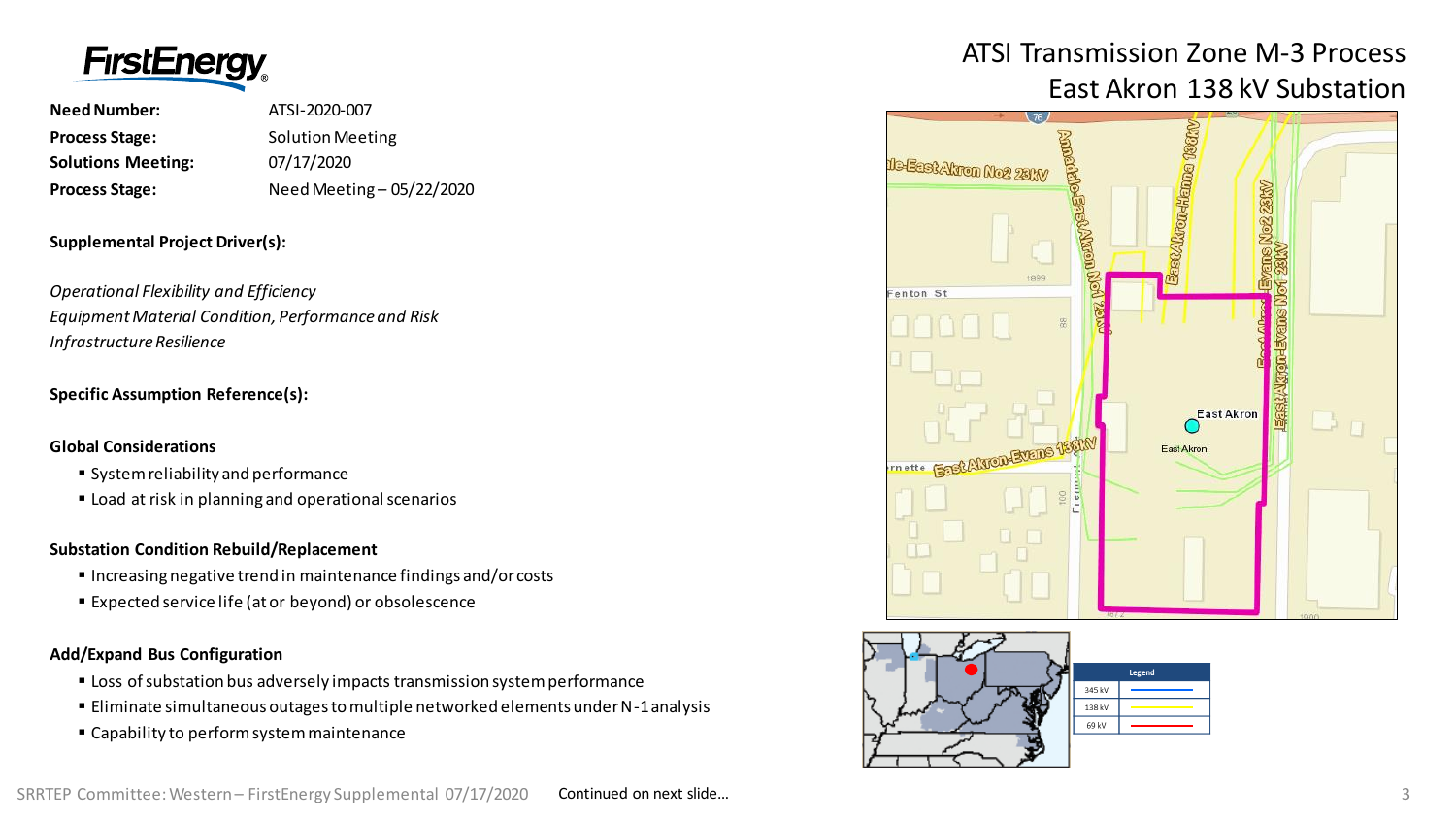

| Need Number:              | ATSI-2020-007             |
|---------------------------|---------------------------|
| <b>Process Stage:</b>     | <b>Solution Meeting</b>   |
| <b>Solutions Meeting:</b> | 07/17/2020                |
| <b>Process Stage:</b>     | Need Meeting - 05/22/2020 |

#### **Problem Statement (continued)**

East Akron 138 kV configuration and condition:

- East Akron 138 kV substation is a main and transfer bus configuration substation
	- A fault on the bus or between the bus and the circuit breaker will result in an outage of the entire bus or substation or a failure of a single circuit breaker or a failure of a relay to trip will result in an outage of the entire bus/substation and interrupt five 138 kV lines, two 138-23 kV transformers, and two 138- 12.47 kV transformers. (Approximately 10,400 customers affected and 40 MW of load at risk)

Deteriorating control building and substation equipment:

- $\blacksquare$  The control house was built more than 50 years ago.
	- Leaks, lacks HVAC, and has no security exits.

Breaker and switch conditions:

- Oil circuit breakers B-253, B-46, B-22, B-43 are at/beyond expected service life (greater than 50 years old) with increasing maintenance concerns; compressor issues, deteriorated operating mechanisms and increasing maintenance trends.
- Breaker B-37, ABB 145 is 30 years old with increasing maintenance concerns;
- Disconnect switches are 20 years old and deteriorating due to age and usage (D-257, D-245, D-126 D-132)
- AirBreak switches are 20 years old and deteriorating due to age and usage (A-256, A-247, A-128, A-134)

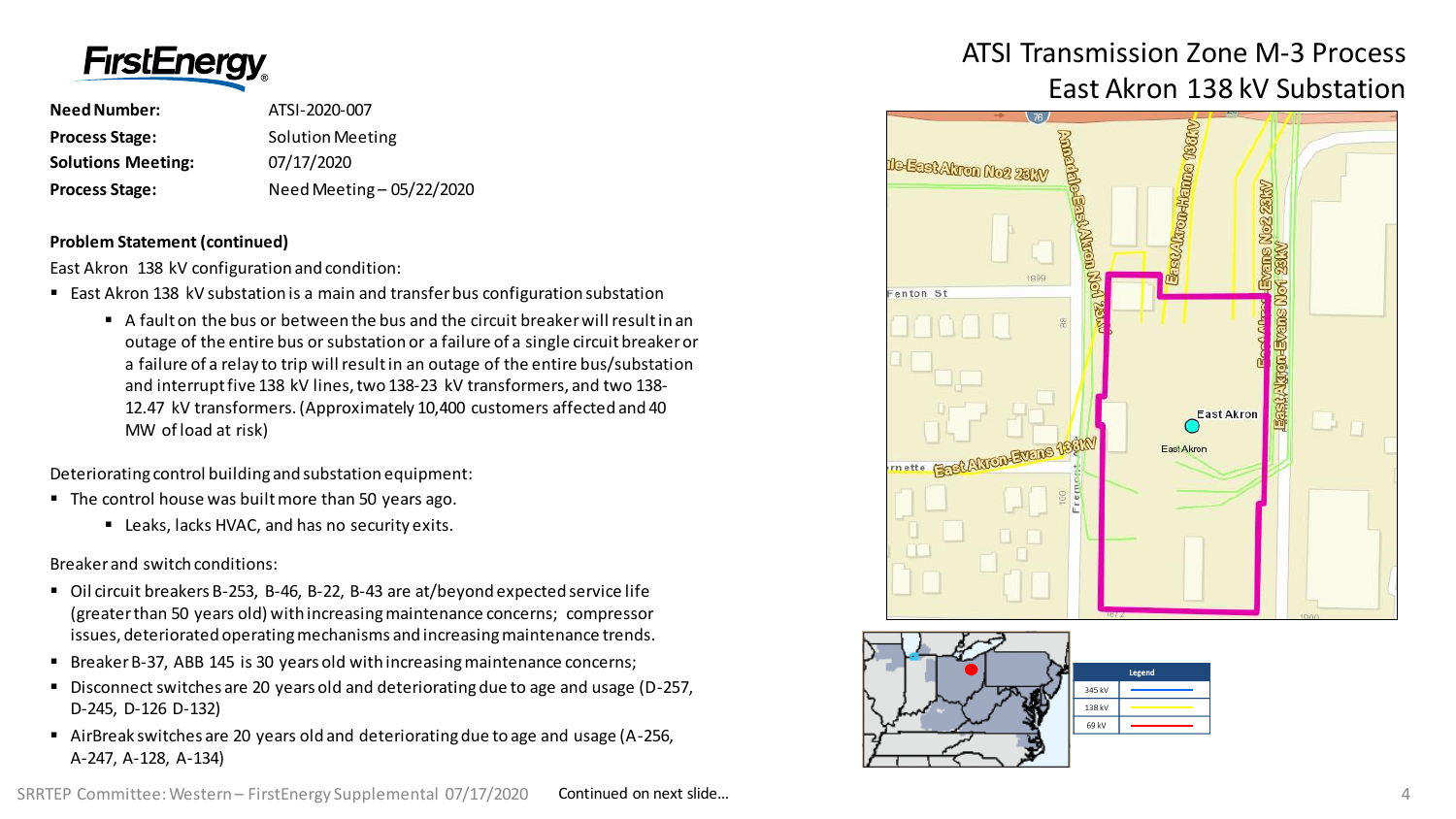

| Need Number:              | ATSI-2020-007             |
|---------------------------|---------------------------|
| <b>Process Stage:</b>     | <b>Solution Meeting</b>   |
| <b>Solutions Meeting:</b> | 07/17/2020                |
| <b>Process Stage:</b>     | Need Meeting - 05/22/2020 |

#### **Problem Statement (continued)**

- East Akron-West Ravenna 138 kV line has been previously identified on the list of mis-operation relays (s1972)
- Associated terminal equipment line arrestors, wave trap, line tuner, CCVTs:
	- Older equipment has slower operating times and can produce longer duration of fault current
	- O&M costs increasing due to maintenance of older equipment

#### **Power flow analysis:**

- Breaker B-22 overdutied (102.1%) of its interrupting rating in PJM's 2019 RTEP 2024 generation reactivation study
- Breaker B-43 overdutied (102.9%) of its interrupting rating in PJM's No-Harm analysis of ATSI-2019-10 (FESub5 project).
- Breaker B-46 overdutied (103.0%) of its interrupting rating in PJM's No-Harm analysis of ATSI-2019-10 (FESub5 project).

#### **System Performance**

Over the past five years:

The East Akron 138 kV lines or bus has experienced three momentary outages and seven sustained outages.

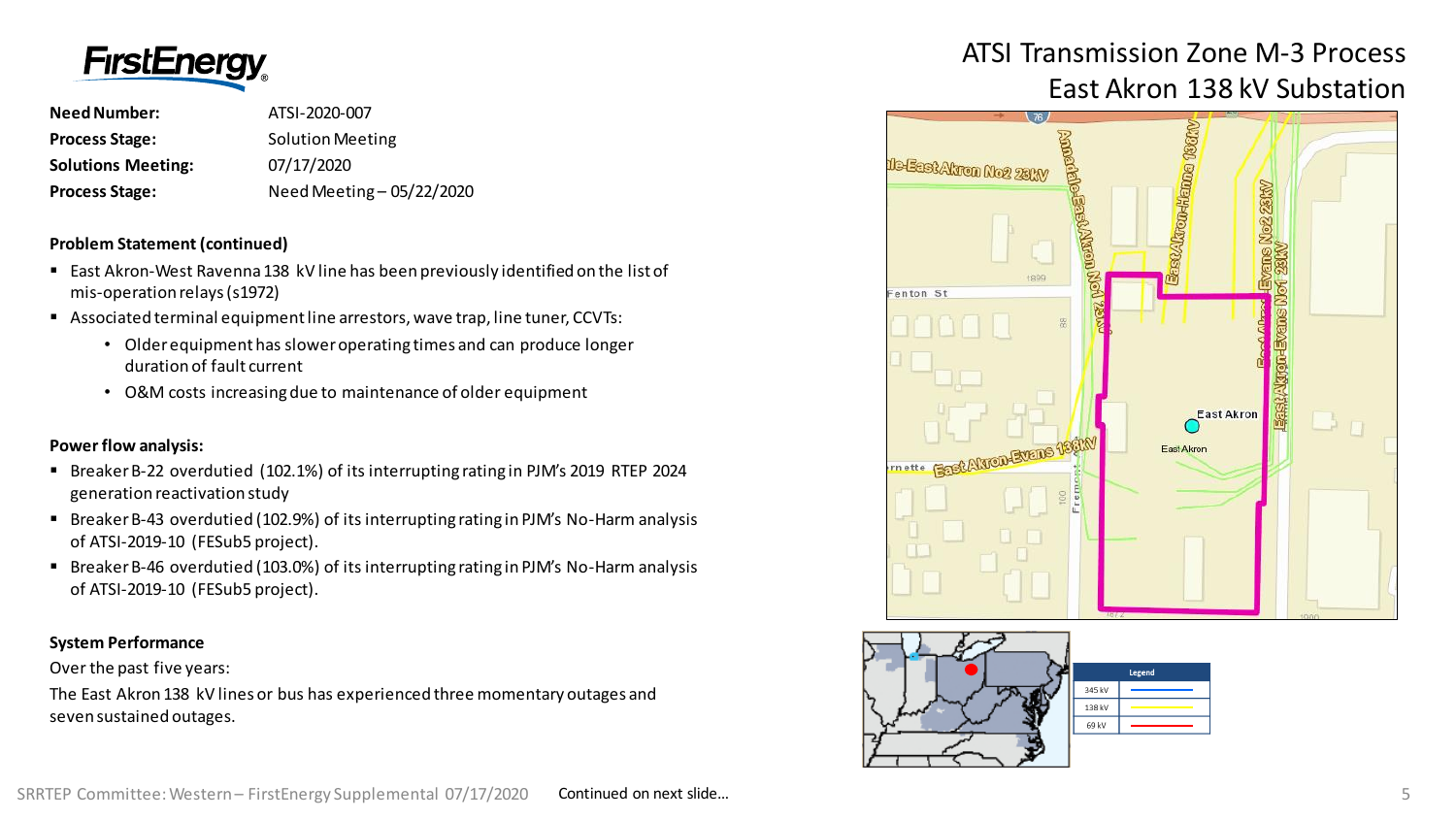

| Need Number:              | ATSI-2020-007             |
|---------------------------|---------------------------|
| <b>Process Stage:</b>     | <b>Solution Meeting</b>   |
| <b>Solutions Meeting:</b> | 07/17/2020                |
| <b>Process Stage:</b>     | Need Meeting - 05/22/2020 |

#### **Proposed Solution:**

- Convert East Akron 138 kV Substation into Breaker and Half configuration
- **Install a new control building.**
- Re-use two (2) breakers (B75 & 76)
- Upgrade three (3) breakers (B43, B46 and B253) with 138 kV, 40 kA, SF6 circuit breaker
- Install seven (7) additional 138 kV, 40 kA, SF6 circuit breakers
- Replace and install switches, surge arrestors, CVT's, SSVT's
- Upgrade wave trap on Knox exit, replace line tuner and coax

#### **Transmission Line Ratings:**

#### ■ East Akron-Hanna 138 kV Line

- Before Proposed Solution: 221 MVA SN / 262 MVA SE
- After Proposed Solution: 233 MVA SN / 282 MVA SE

#### **Alternatives Considered:**

■ Maintain existing condition and risk of failure

**Estimated Project Cost:** \$13.8 M **Projected IS Date:** 12/30/2023 **Status:** Conceptual



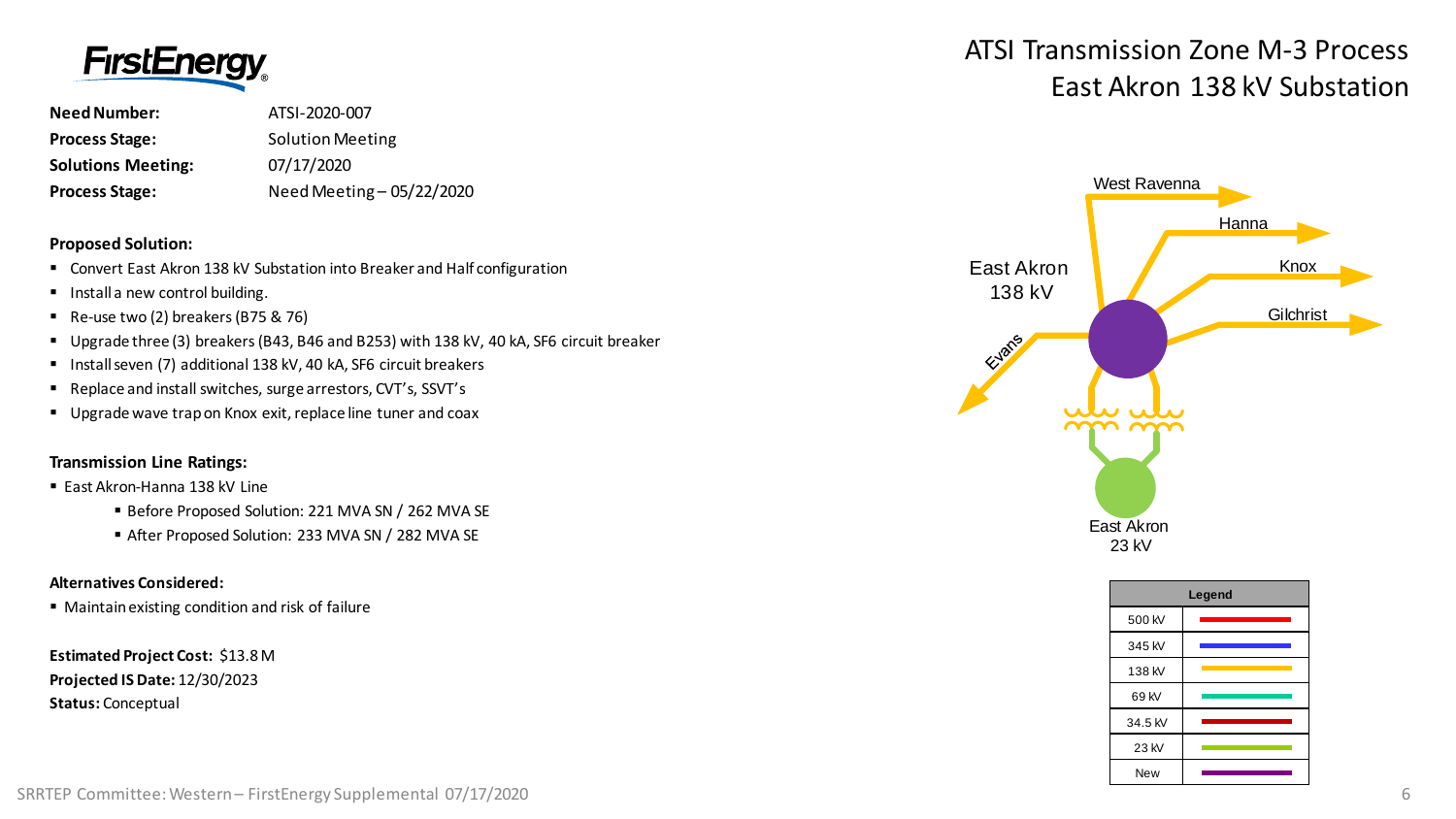

**Need Number:** ATSI-2020-008 **Process Stage:** Solution Meeting **Solutions Meeting:** 07/17/2020 **Process Stage:** Need Meeting – 05/22/2020

#### **Supplemental Project Driver(s):**

*Operational Flexibility and Efficiency Equipment Material Condition, Performance and Risk Infrastructure Resilience*

#### **Specific Assumption Reference(s)**

#### **Global Considerations**

- System reliability and performance
- **EXECT** Load at risk in planning and operational scenarios

#### **Substation Condition Rebuild/Replacement**

- Increasing negative trend in maintenance findings and/or costs
- Expected service life (at or beyond) or obsolescence

#### **Add/Expand Bus Configuration**

- **EX Loss of substation bus adversely impacts transmission system performance**
- Eliminate simultaneous outages to multiple networked elements under N-1 analysis
- Capability to perform system maintenance

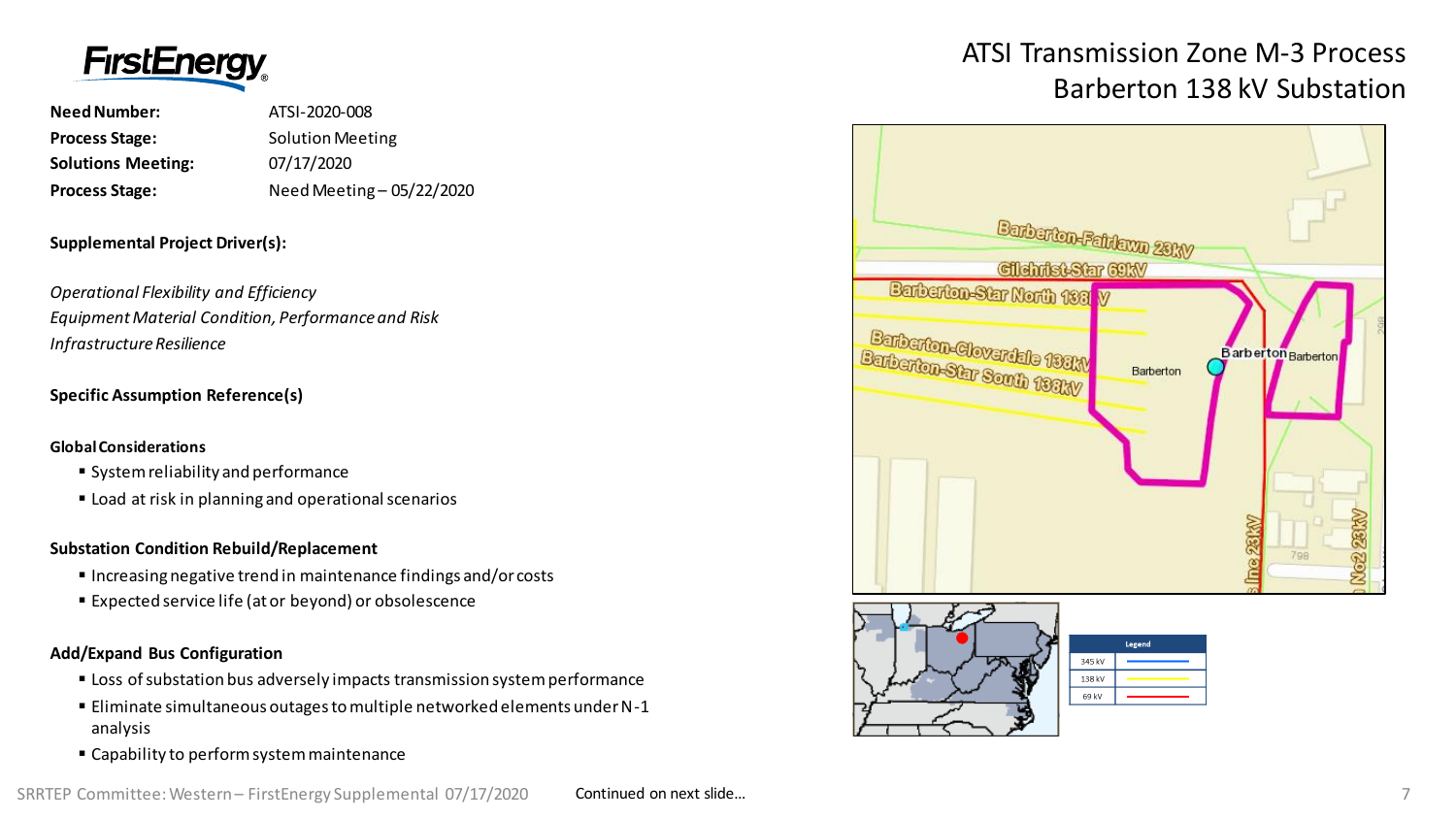

**Need Number:** ATSI-2020-008 **Process Stage:** Solution Meeting **Solutions Meeting:** 07/17/2020 **Process Stage:** Need Meeting – 05/22/2020

#### **Problem Statement (continued)**

Barberton 138 kV configuration and condition:

- Barberton 138 kV substation is a main and transfer bus configuration substation
	- A fault on the bus or between the bus and the circuit breaker or a failure of a single circuit breaker or a failure of a relay to trip will result in an outage of the entire bus or substation interrupting five 138 kV lines and two 138-23 kV transformers

Deteriorating control building and substation equipment:

- The control house was built in 1927, 93 years old.
	- Does not have space for new cables and additional panels.
	- The cables from the 138 kV yard run through an older tunnel under the railroad property to the control house in the distribution yard. The cables in the tunnel can't be removed because they are encased in mineral deposits.
	- The control house has the panels on the second story and poses a challenge to replace and/or maintain the panels.

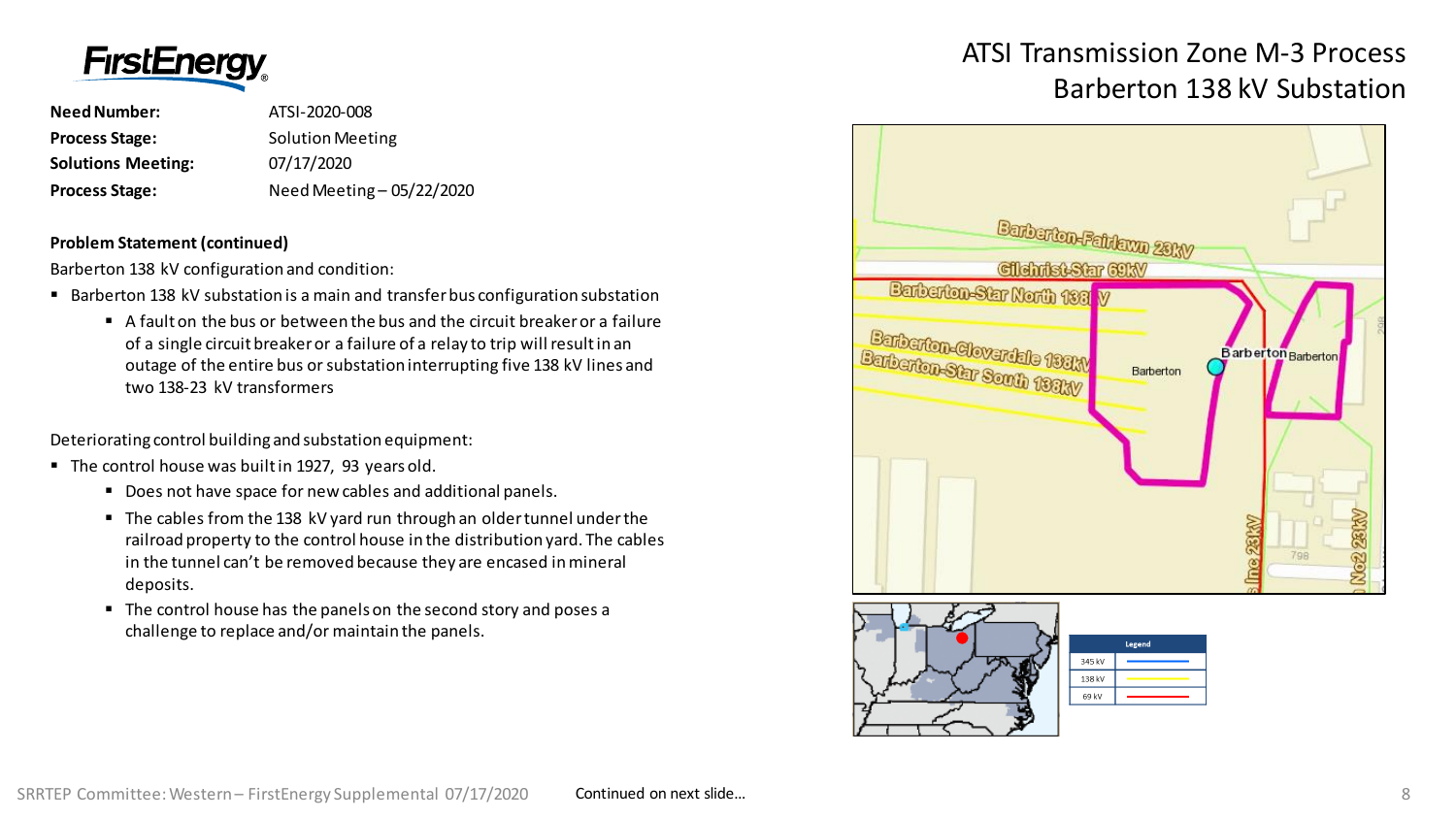

**Need Number:** ATSI-2020-008 **Process Stage:** Solution Meeting **Solutions Meeting:** 07/17/2020 **Process Stage:** Need Meeting – 05/22/2020

#### **Problem Statement (continued)**

Breaker conditions:

- Oil circuit breakers (OCB) B-124, B-37, B-45, and B-74 are at/beyond expected service life (greater than 45 years) with increasing maintenance concerns; air leaks, deteriorated operating mechanisms, CCPD failures, deteriorated bushings, and increasing maintenance trends
- Associated terminal equipment line arrestors, wave trap, line tuner, CCVTs:
	- Older equipment has slower operating times and can produce longer duration of fault current
	- O&M cost increasing due to maintenance of older equipment

#### **Protection Scheme:**

Barberton 138 kV breakers B-124, B-37, B-45, B-74, B-75 do not have enough CTs for separate inputs to a primary and backup differential scheme.

#### **System Performance**

Over the past five years:

The Barberton 138 kV lines or bus has experienced four momentary outages and nine sustained outages.

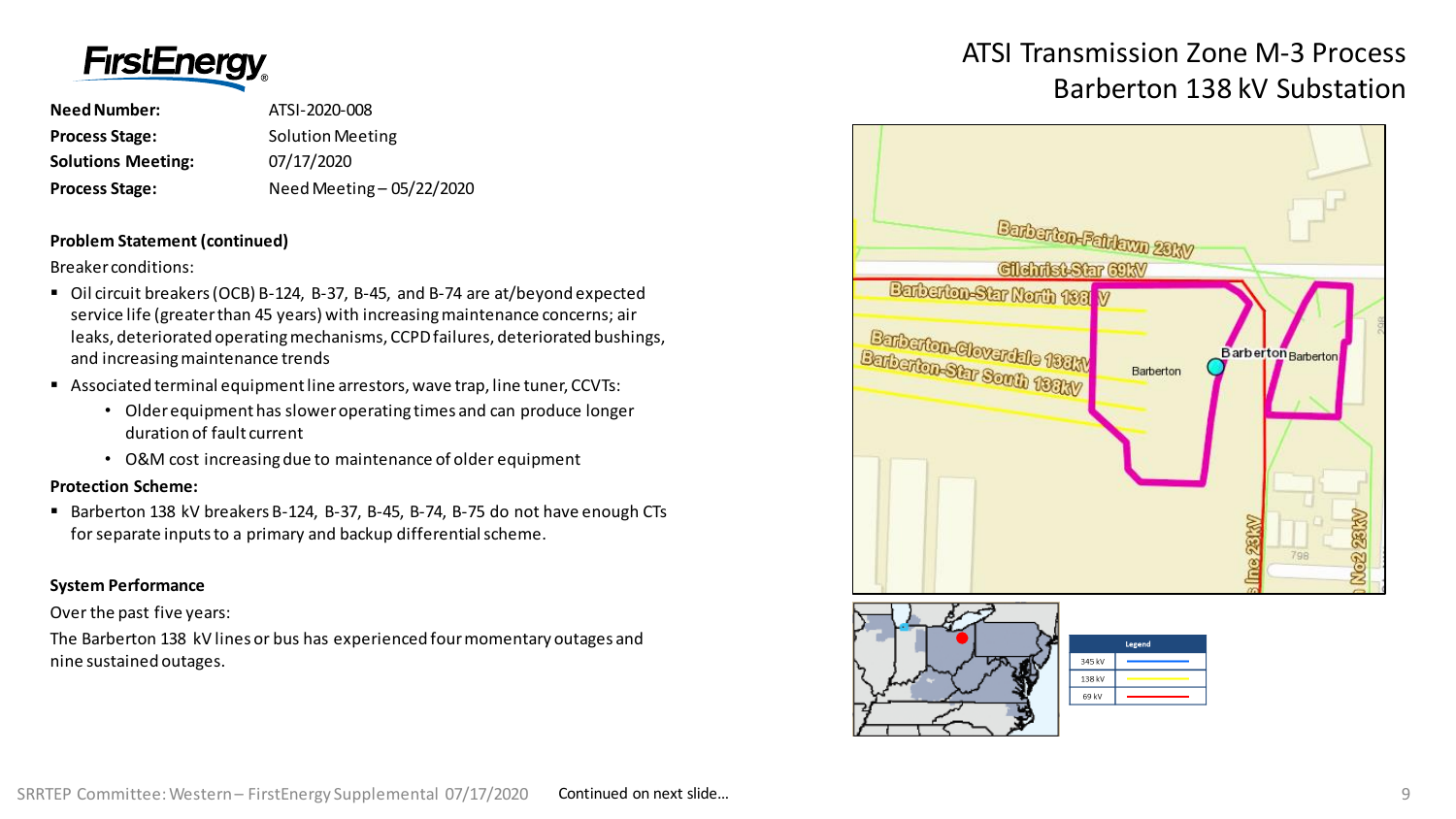

| <b>Need Number:</b>       | ATSI-2020-008             |
|---------------------------|---------------------------|
| <b>Process Stage:</b>     | <b>Solution Meeting</b>   |
| <b>Solutions Meeting:</b> | 07/17/2020                |
| <b>Process Stage:</b>     | Need Meeting - 05/22/2020 |

#### **Proposed Solution:**

- Convert Barberton 138 kV Substation into Double Bus Double breaker configuration
- **Install a new control building**
- Re-use two (2) breakers (B75 & 76)
- Upgrade five (5) breakers (B124, B45, B74, B37 & B357) with 138 kV, 40 kA, SF6 circuit breaker
- Install nine (9) additional 138 kV, 40 kA, SF6 circuit breakers
- Replace and install switches, surge arrestors, CVT's, SSVT's
- Upgrade less than 0.1 miles section of the Barberton-West Akron 138 kV line from 605 kcmil ACSR conductor to 795 kcmil ACSS conductor

#### **Transmission Line Ratings:**

- Barberton-West Akron 138 kV Line
	- Before Proposed Solution: 233 MVA SN / 282 MVA SE
	- After Proposed Solution: 310 MVA SN / 357 MVA SE

#### **Alternatives Considered:**

- Maintain existing condition and risk of failure
- Convert Barberton 138 kV substation into breaker and half configuration. Not considered due to space limitation

**Estimated Project Cost:** \$14.7 M **Projected IS Date:** 12/30/2023 **Status:** Conceptual





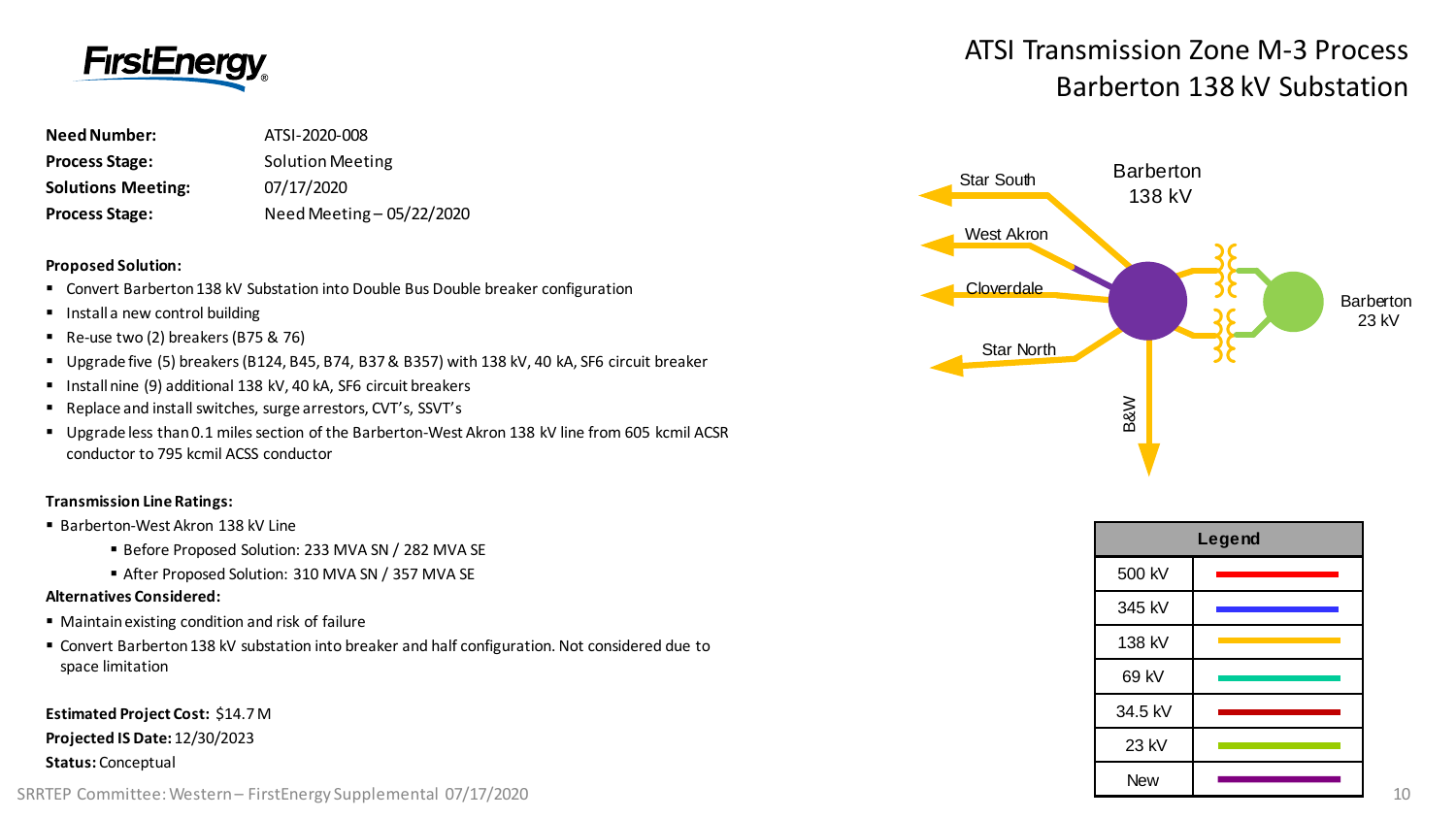## Appendix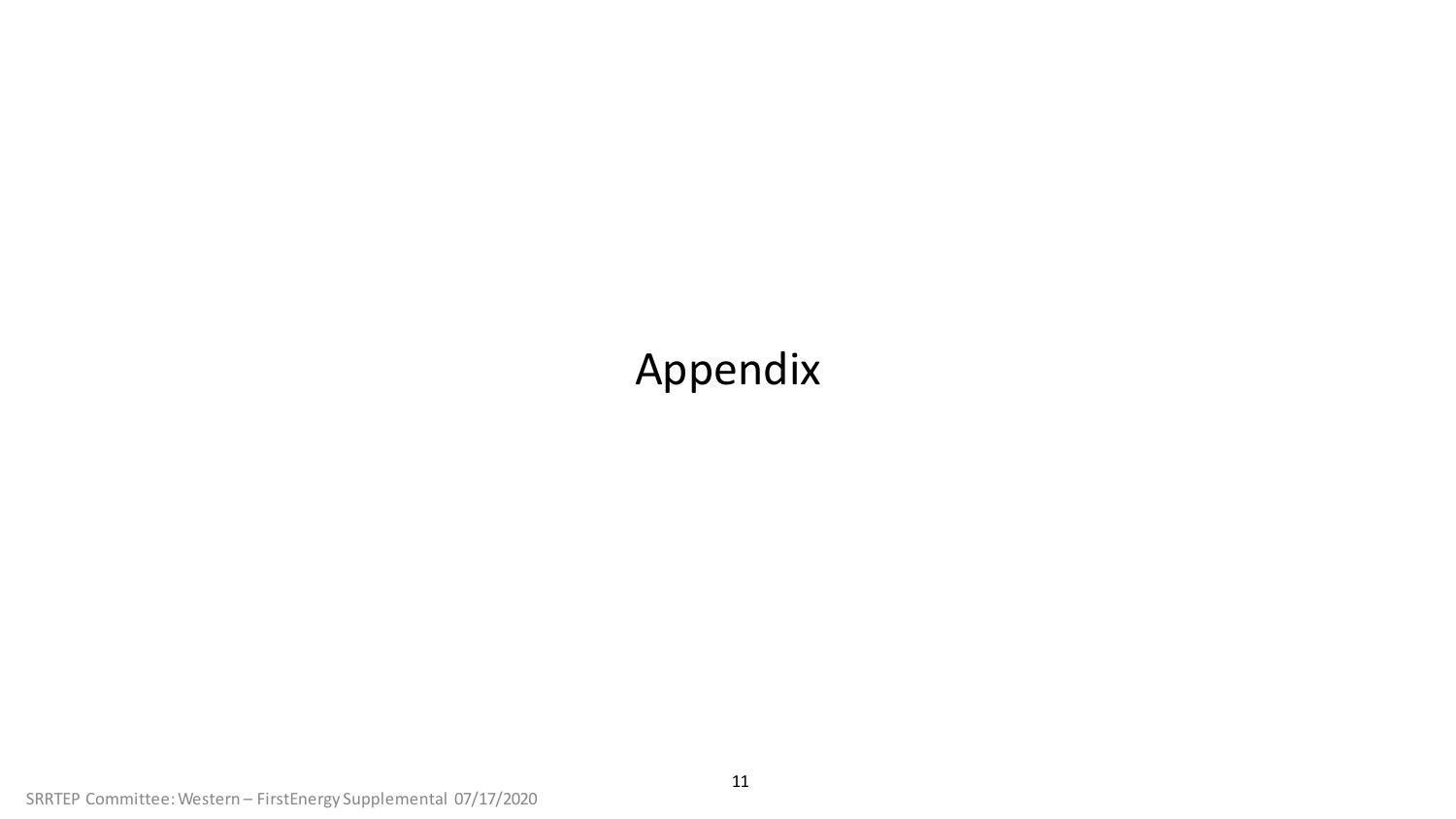# High Level M-3 Meeting Schedule

| <b>Activity</b>                               | Timing                             |
|-----------------------------------------------|------------------------------------|
| Posting of TO Assumptions Meeting information | 20 days before Assumptions Meeting |
| Stakeholder comments                          | 10 days after Assumptions Meeting  |

### Needs

### Solutions

### Submission of Supplemental Projects & Local Plan

| <b>Activity</b>                                | Timing                       |
|------------------------------------------------|------------------------------|
| TOs and Stakeholders Post Needs Meeting slides | 10 days before Needs Meeting |
| Stakeholder comments                           | 10 days after Needs Meeting  |
|                                                |                              |

| <b>Activity</b>                                    | Timing                           |
|----------------------------------------------------|----------------------------------|
| TOs and Stakeholders Post Solutions Meeting slides | 10 days before Solutions Meeting |
| Stakeholder comments                               | 10 days after Solutions Meeting  |

| <b>Activity</b>                                       | Timing                                                                                         |
|-------------------------------------------------------|------------------------------------------------------------------------------------------------|
| Do No Harm (DNH) analysis for selected solution       | Prior to posting selected solution                                                             |
| Post selected solution(s)                             | Following completion of DNH analysis                                                           |
| Stakeholder comments                                  | 10 days prior to Local Plan Submission for integration into RTEP                               |
| Local Plan submitted to PJM for integration into RTEP | Following review and consideration of comments received after<br>posting of selected solutions |